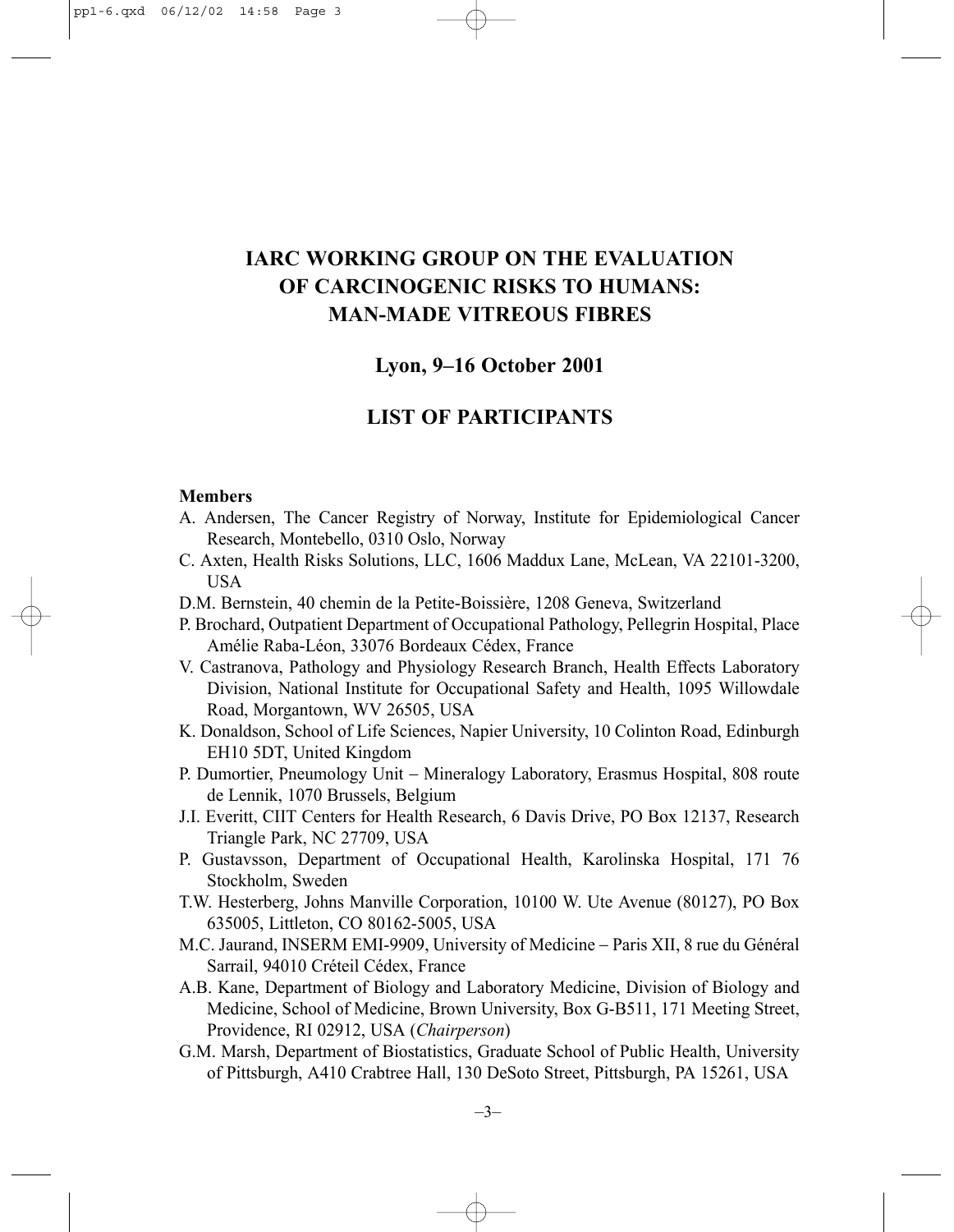- Y. Morimoto, Department of Occupational Pneumology, Institute of Industrial Ecological Sciences, University of Occupational and Environmental Health, 1-1 Iseigaoka, Yahata-nishi, Kitakyushu City 807-8555, Japan
- H. Muhle, Fraunhofer Institute of Toxicology and Aerosol Research, Nikolai-Fuchs Strasse 1, 30625 Hannover, Germany
- G. Oberdörster, Department of Environmental Medicine, University of Rochester Medical Center, 573 Elmwood Avenue, Rochester, NY 14642, USA
- S. Olin, ILSI Risk Science Institute, One Thomas Circle, 9th Floor, Washington, DC 20005-5802, USA
- K.M. Savolainen, Department of Industrial Hygiene and Toxicology, Finnish Institute of Occupational Health, Topeliuksenkatu 41 aA, 00250 Helsinki, Finland
- T. Schneider, National Institute of Occupational Health, Lerso Parkalle 105, 2100 Copenhagen, Denmark

## **Representatives/Observers1**

*Representative of the European Ceramic Fibre Industries Association (ECFIA)* B.C. Brown, 4 Bramble Close, Uppingham, Rutland LE15 9PH, United Kingdom

#### *Representative of the Italian National Toxicology Commission*

B. Fubini, Department of Chemistry IFM and Interdepartmental Centre 'G. Scansetti' for Studies on Asbestos and Other Toxic Particulates, Università degli Studi di Torino, Via Pietro Giuria 7, 10125 Torino, Italy

*Representative of the North American Insulation Manufacturers' Association (NAIMA)* J.G. Hadley, Owens Corning, Science and Technology Center, 2790 Columbus Road, Route 16, Granville, OH 43023-1200, USA

#### *Observer, Technical Resources International*

T. Junghans, Technical Resources International Inc., 6500 Rock Spring Drive, Suite 650, Bethesda, MD 20817-1197, USA

#### *Representative of the European Insulation Manufacturers' Association (EURIMA)*

O. Kamstrup, Rockwool International A/S, Hovedgaden 584, 2640/Hedehusene, Denmark

### *Representative of the Refractory Ceramic Fibers Coalition (RCFC)*

L.D. Maxim, Everest Consulting Associates, Inc., 15 N. Main Street, Cranbury, NJ 08512-3203, USA

# *Representative of the Joint European Medical Research Board*

C.E. Rossiter, Joint European Medical Research Board, 902 Helderberg Village, Private Bag X19, Somerset West 7129, South Africa